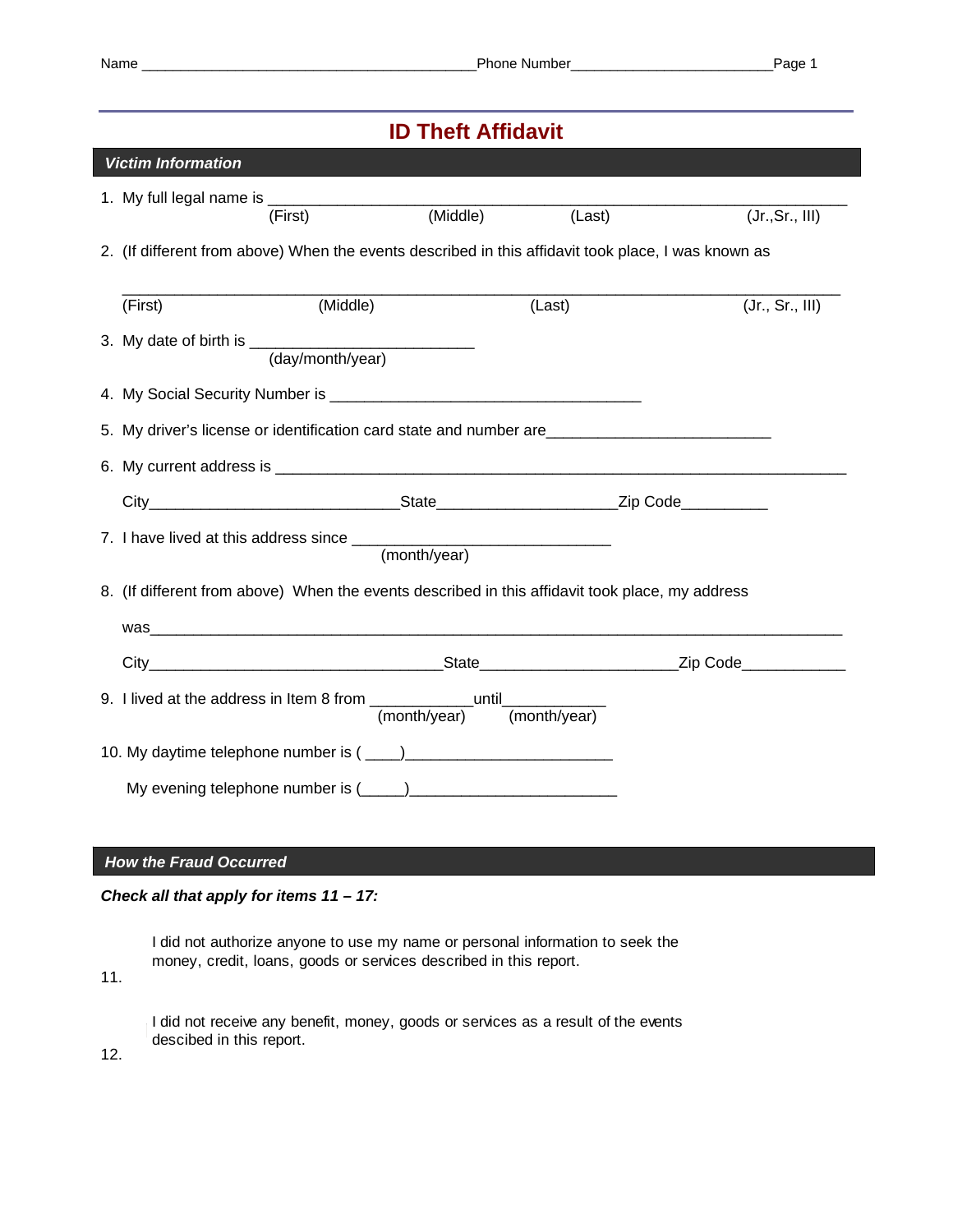13.

My identification documents (for example, credit cards; birth certificates; driver's license; Social Security card; etc.) were:

stolen lost on or about

(day/month/year)

To the best of my knowledge and belief, the following person(s) used my information (for example, my name, address, date of birth, existing account numbers, Social Security number, mother's maiden name, etc.) or identification documents to get money, credit, loans, goods or services without my knowledge or authorization:

14.

| Name (if known)            | Name (if known)            |  |  |
|----------------------------|----------------------------|--|--|
| Address (if known)         | Address (if known)         |  |  |
| Phone number(s) (if known) | Phone number(s) (if known) |  |  |
| Additional information     | Additional information     |  |  |

I do NOT know who used my information or identification documents to get money, credit, loans, goods or services without my knowledge or authorization

15.

Additional comments: (For example, description of the fraud, which documents or information were used or how the identity theif gained access to your information)

16.

(Attach additional pages as necessary.)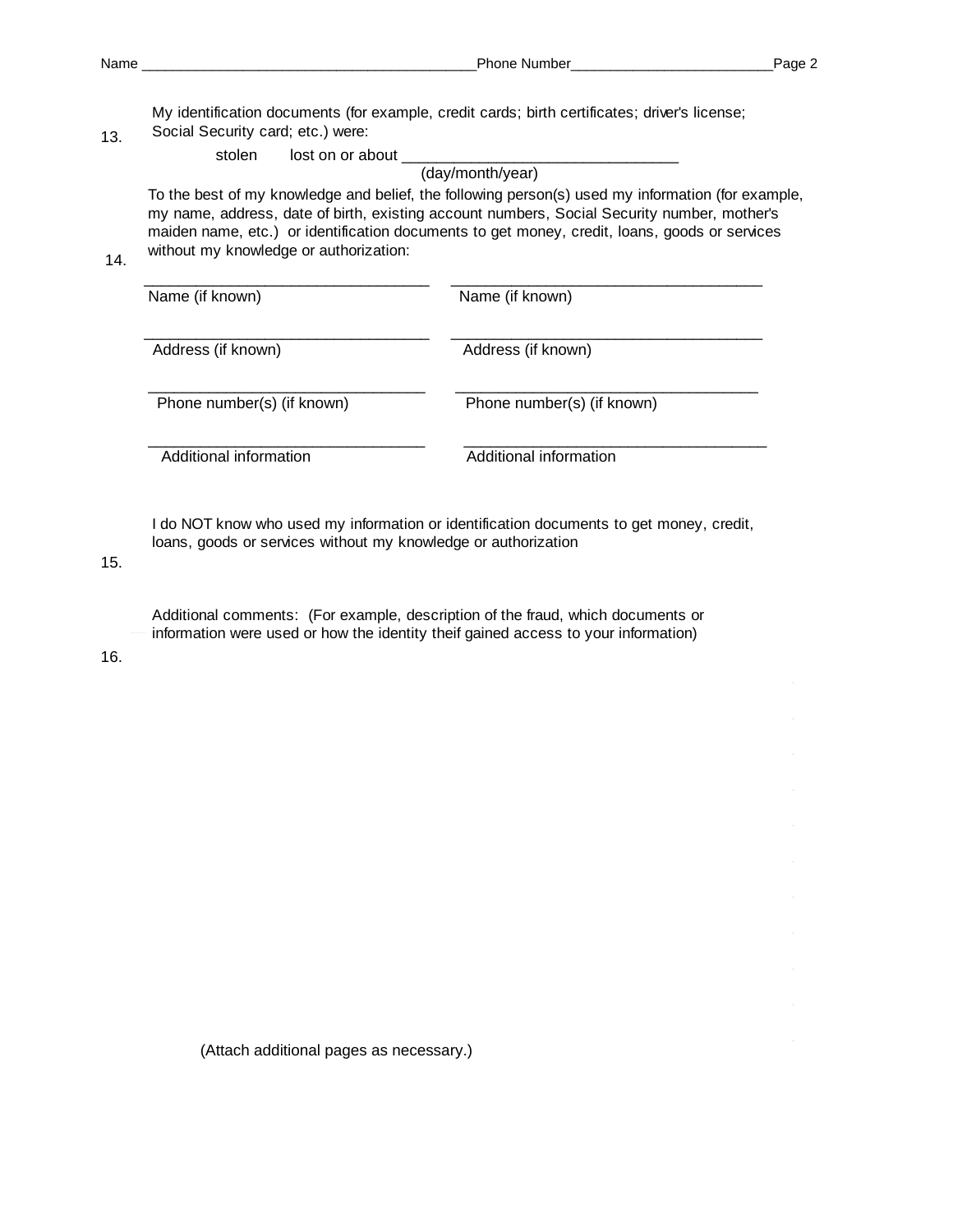#### *Victim's Law Enforcement Actions*

17. (check only one)

I am willing to assist in the prosecution of the person(s) who committed this fraud.

I am NOT willing to assist in the prosecution of the person(s) who committed this fraud.

18. (check only one)

I am authorizing the release of this information to law enforcement for the purposes of assisting them in the investigation and prosecution of the person(s) who committed this fraud.

I am NOT authorizing the release of this information to law enforcement for the purposes of assisting them in the investigation and prosecution of the person(s) who committed this fraud.

19. (check all that apply) I have have not reported the events described in this affidavit to the police or other law enforcement agency. The police did did not write a report. *In the event you have contacted the police or other law enforcement agency please complete the following information:* 

| (Agency #1)                    | (Officer/Agency personnel taking report) |
|--------------------------------|------------------------------------------|
| (Date of Report)               | (Report number, if any)                  |
| (Phone number)                 | (email address, if any)                  |
| (Agency #2)                    | (Officer/Agency personnel taking report) |
| (Date of Report)               | (Report number, if any)                  |
| (Phone number)                 | (email address, if any)                  |
| <b>Documentation Checklist</b> |                                          |

Please indicate the supporting documentation you are able to provide to the companies you plan notify. Attach copies (NOT originals) to the affidavit before sending it to the companies.

20.

A copy of a valid government-issued photo-identification card (for example, your driver's license, state-issued ID card, or your passport.) If you are under 16 and don't have a photo-ID, you may submit a copy of your birth certificate or a copy of your official school records showing your enrollment and place of residence.

21.

Proof of residency during the time the disputed bill occurred, the loan was made or the other event took place (for example, a rental/lease agreement in your name, a copy of a utility bill or a copy of an insurance bill.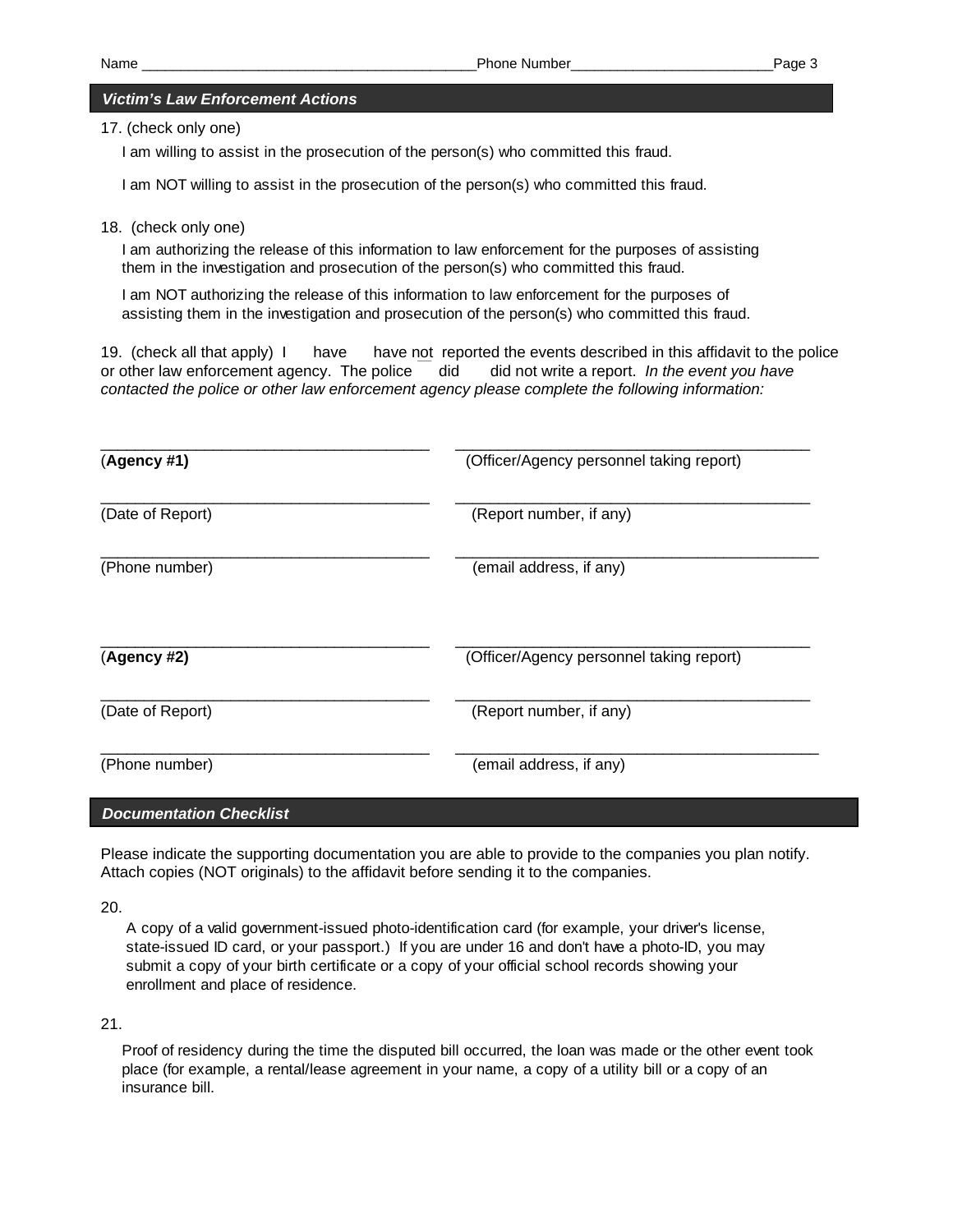#### 22.

A copy of the report filed with the police or sheriff's department. If you are unable to obtain a report or report number from the police, please indicate that in Item 19. Some companies only need the report number, not a copy of the report. You may want to check with each company.

#### *Signature*

I certify that, to the best of my knowledge and belief, all the information on and attached to this affidavit is true, correct, and complete and made in good faith. I also understand that this affidavit or the information it contains may be made available to federal, state, and/or local law enforcement agencies for such action within their jurisdiction as they deem appropriate. I understand that knowingly making any false or fraudulent statement or representation to the government may constitute a violation of 18 U.S.C. 1001 or other federal, state or local criminal statutes, and may result in imposition of a fine or imprisonment or both

\_\_\_\_\_\_\_\_\_\_\_\_\_\_\_\_\_\_\_\_\_\_\_\_\_\_\_\_\_\_\_\_\_\_\_\_\_\_ \_\_\_\_\_\_\_\_\_\_\_\_\_\_\_\_\_\_\_\_\_\_\_\_\_\_\_\_\_\_\_\_\_\_\_\_\_

(signature) (date signed)

(Notary)

\_\_\_\_\_\_\_\_\_\_\_\_\_\_\_\_\_\_\_\_\_\_\_\_\_\_\_\_\_\_\_\_\_\_\_\_\_\_\_

*[Check with each company. Creditors sometimes require notarization. If they do not, please have one witness (non-relative) sign below that you completed and signed this affidavit.]* 

\_\_\_\_\_\_\_\_\_\_\_\_\_\_\_\_\_\_\_\_\_\_\_\_\_\_\_\_\_\_\_\_\_\_\_\_\_\_ \_\_\_\_\_\_\_\_\_\_\_\_\_\_\_\_\_\_\_\_\_\_\_\_\_\_\_\_\_\_\_\_\_\_\_

\_\_\_\_\_\_\_\_\_\_\_\_\_\_\_\_\_\_\_\_\_\_\_\_\_\_\_\_\_\_\_\_\_\_\_\_\_\_ \_\_\_\_\_\_\_\_\_\_\_\_\_\_\_\_\_\_\_\_\_\_\_\_\_\_\_\_\_\_\_\_\_\_\_\_

**Witness:**

(signature) (printed name)

(date) (date) (telephone number)